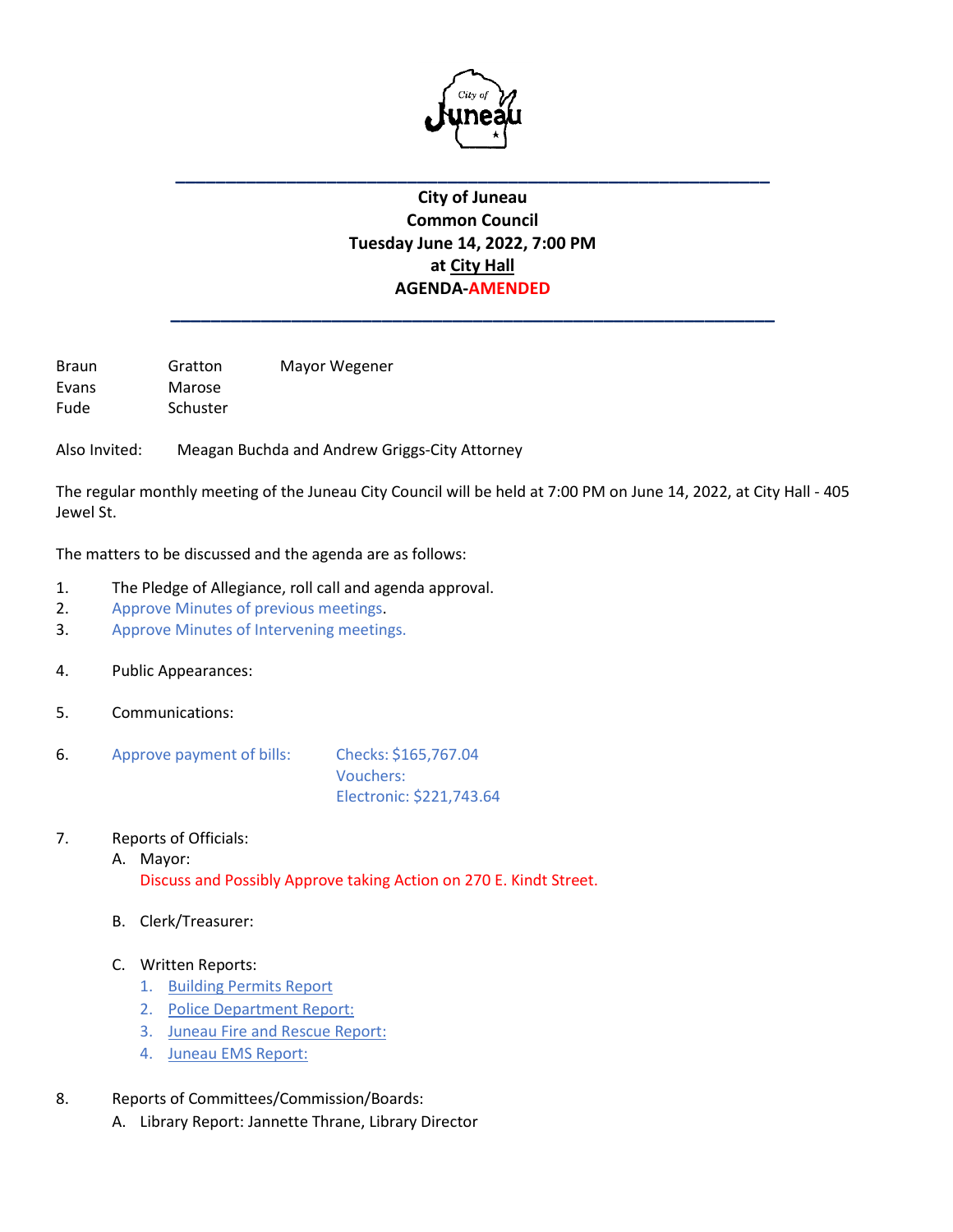- 1. Chairman Report.
- B. Plan Commission:
	- 1. Chairman Report.
- C. Finance Committee:
	- 1. Chairman Report.
- D. Personnel Committee:
	- 1. Chairman Report.
	- 2. Resolution 21-2022 (Approve to Remove Meagan Buchda from Probation).
- E. Public Safety:
	- 1. Chairman Report.
	- 2. Resolution 20-2022 (Approve to Grant Liquor Licenses).
- F. Public Works:
	- 1. Chairman Report.
- G. Cable TV:
	- 1. Chairman Report.
- H. Community Development Authority:
	- 1. Chairman Report.
- I. Recreation Committee:
	- 1. Chairman Report.
- J. Utility Commission Report by Common Council Representative:
	- 1. Chairman Report.
	- 2. Resolution 19-2022 (Resolution Authorizing Execution of the Department of Natural Resources Principal Forgiven Financial Assistance Agreement).
- 9. Old Business:
- 10. New Business:
	- A. Approve Provisional Licenses (45 days):

Recommended Approval: Sandra J. Smith, Karissa L. Killian, Autumn R. Rennhack, Brandon A. Steger, and Jennifer L. Coombs

Recommended Denial: None

B. Approve Regular Bartender's Licenses for 2022 (Expires June 30<sup>th</sup>, 2023)

Recommended Approval: Jeremy Mason, Edward Spitz, Gerald Kjornes, Travis Thorp, Genina Butler, Stephanie Jacobs, Janet Merkes, John Hatter, Abigail Siegel, Turra Vance, Lisa Szopinski, Lisa Berger, Hayley Farina, Charles Dinger, Tina McQueen, Jennifer Doe, Karlee Robillard, Jenessa Knoll, Sherry Schmidt, Daniel Jahnke, Della Schoppe, Kristin Retzlaff, Holly Tank, Erica Fredenberg, Brett Bolman, Kallista McDaniel, Donna Chase, Rachael Merkes, Carrie Herrmann, Brian Cook, Sadie Gregory-Uttech, Emily Jurek, Sunee Madden, Ricki Budewitz, Ashlyn Peterman, Brenda Kroken, Amber Passig, Crystal Vitense, Derek Kotlowski,